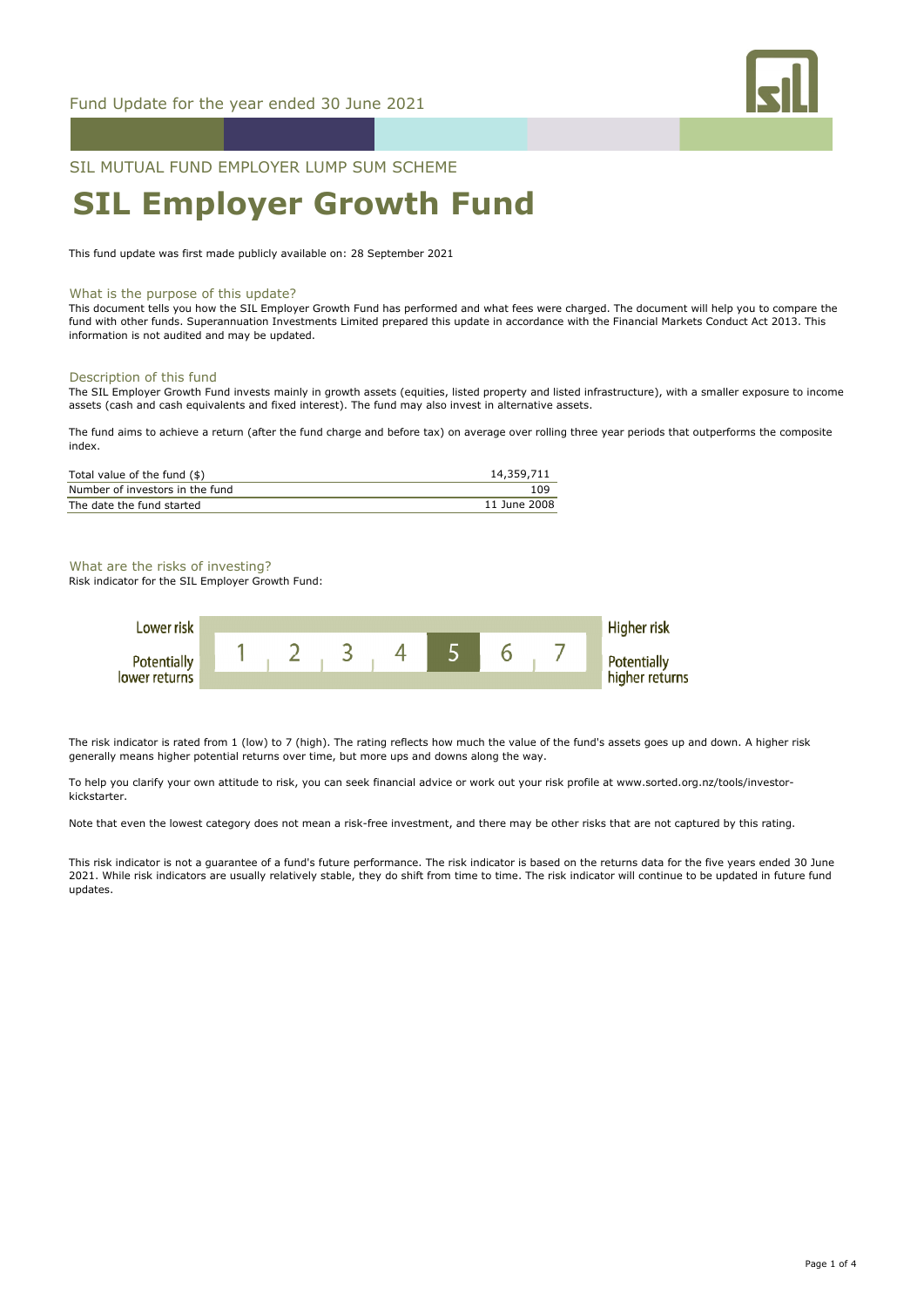|  |  |  |  | How has the fund performed? |  |
|--|--|--|--|-----------------------------|--|
|--|--|--|--|-----------------------------|--|

|                                                    | Average over past<br>five years | Past year |
|----------------------------------------------------|---------------------------------|-----------|
| <b>Annual return</b>                               |                                 |           |
| (after deductions for fund charges and tax)        | 10.00%                          | 22.76%    |
| Annual return                                      |                                 |           |
| (after deductions for fund charges but before tax) | 11.21%                          | 25.27%    |
| Market index annual return                         |                                 |           |
| (reflects no deduction for fund charges and tax)   | 11.53%                          | 22.66%    |

The market index annual return is calculated using the target investment mix and the indices of each asset class. The composition of the market index for this fund changed on 15 October 2020 due to a change in the underlying index for the New Zealand fixed interest asset class, and on 28 June 2021 due to a change in the target investment mix and the underlying index for the international fixed interest asset class.

Additional information about the market index is available in the statement of investment policy and objectives on the scheme register at www.disclose-register.companiesoffice.govt.nz.



# **Annual return graph**

This shows the return after fund charges and tax for each of the last 10 years ending 31 March. The last bar shows the average annual return for the last 10 years, up to 30 June 2021.

**Important:** This does not tell you how the fund will perform in the future.

Returns in this update are after tax at the highest prescribed investor rate (PIR) of tax for an individual New Zealand resident. Your tax may be lower.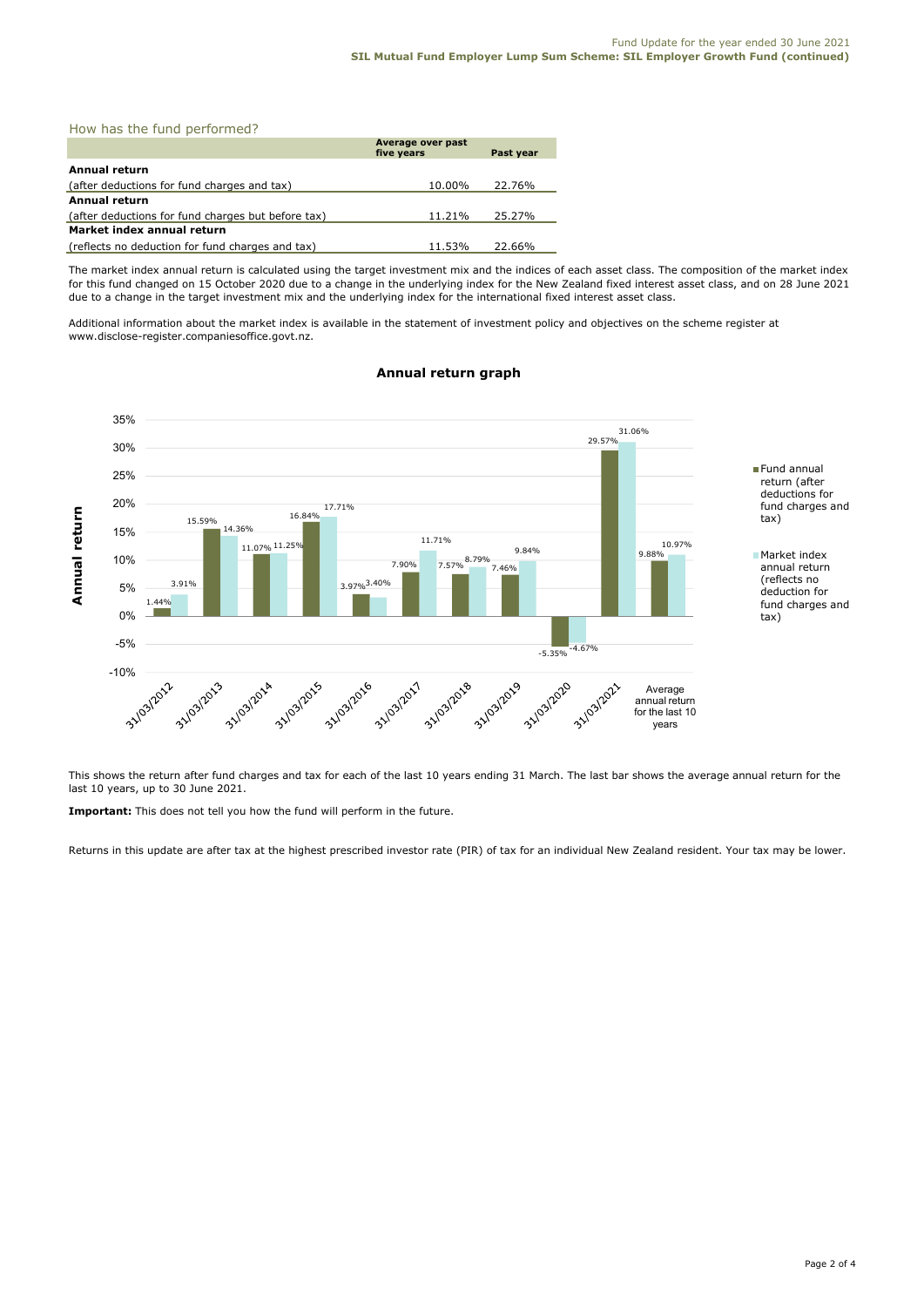## What fees are investors charged?

Investors in the SIL Employer Growth Fund are charged fund charges. In the year to 30 June 2021 these were:

|                                             | % of net asset value          |
|---------------------------------------------|-------------------------------|
| Total fund charges <sup>1</sup>             | 1.05%                         |
| Which are made up of:                       |                               |
| Total management and administration charges | 1.05%                         |
| Including:                                  |                               |
| Manager's basic fee                         | 0.94%                         |
| Other management and administration charges | 0.11%                         |
| Total performance based fees                | $0.00\%$                      |
|                                             | Dollar amount per<br>investor |
| <b>Other charges</b>                        |                               |
| Membership fee                              | \$0                           |

Investors are not currently charged individual action fees for specific actions or decisions (for example, for withdrawing from or switching funds).

Small differences in fees and charges can have a big impact on your investment over the long term.

# Example of how this applies to an investor

Sarah had \$10,000 in the fund at the start of the year and did not make any further contributions. At the end of the year, Sarah received a return after fund charges were deducted of \$2,276 (that is 22.76% of her inital \$10,000). Sarah also paid \$0 in other charges. This gives Sarah a total return after tax of \$2,276 for the year.

## What does the fund invest in?

# **Actual investment mix<sup>2</sup> Target investment mix<sup>2</sup>**

This shows the types of assets that the fund invests in. This shows the mix of assets that the fund generally intends to invest in.